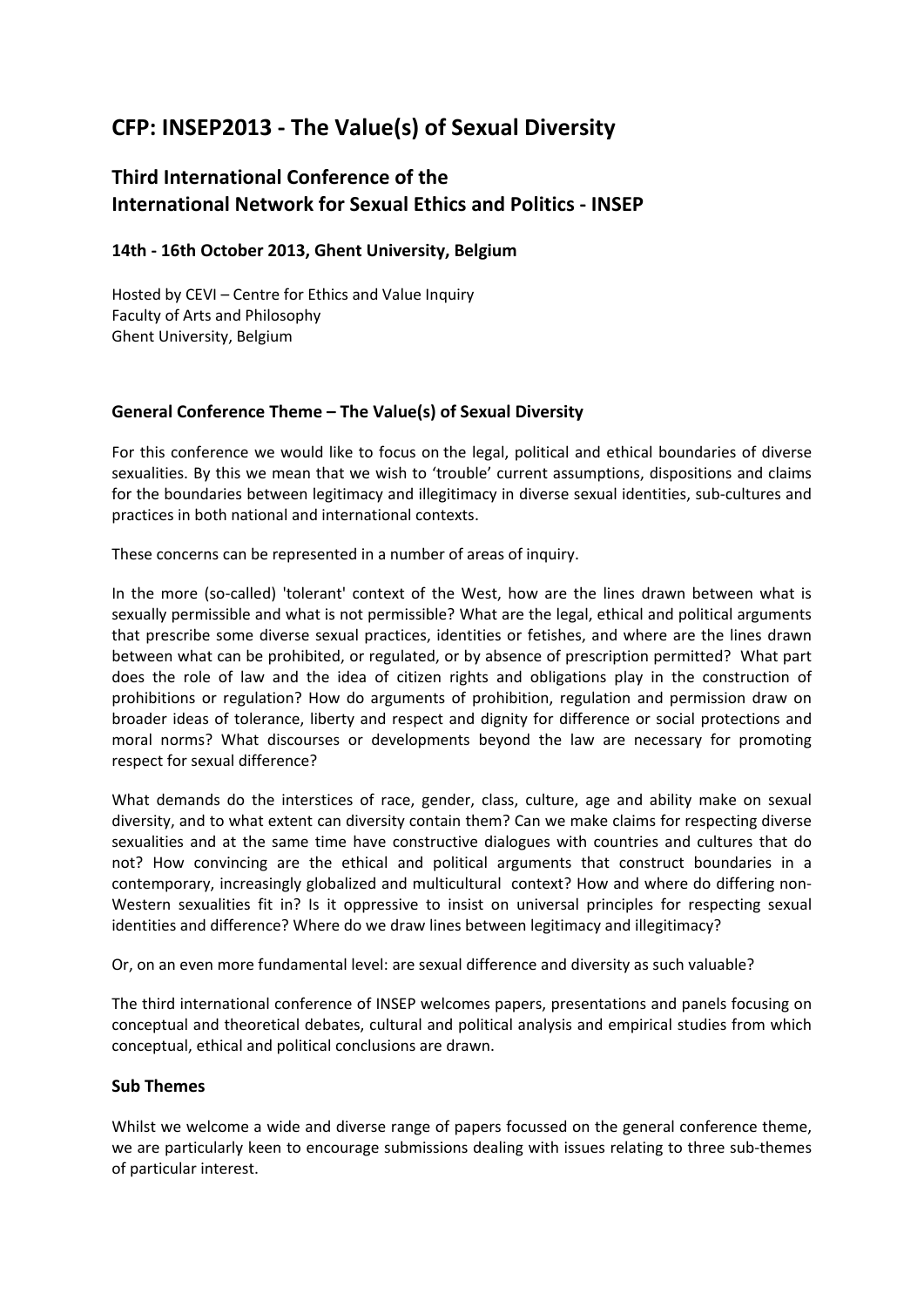#### *BDSM: Legal, Cultural and Ethical Questions*

At least one part of the conference will launch an INSEP project on the legal, cultural and ethical questions surrounding BDSM. This sexuality is important in its amalgam of practices, ascriptions of identity and sub-cultural community, and the dichotomous positions it occupies in exploring the ethics and politics of sexual diversity, represented in its alternate representations as: pleasurable danger or dangerous pleasure; consensual pain or pathological cruelty; power exchange or sexualised oppression; imaginative sex or celebration of degradation. In this stream papers are welcomed that seek to develop ethical, political and legal arguments that both respect the sexual diversity within BDSM but tackle the questions raised about the scope and limits of its individual and social forms and practices. This part of the conference will involve both intellectual critique and the voices of practitioners.

#### *Sexology and the Negotiation of Diversity*

Sexology, in research and therapy, in the range of different approaches, techniques and practices it uses, has tended to position sexual diversity against a norm-deviance model of sexual behaviour. It has simultaneously adopted a pathological model of sexual difference and diversity whilst, in its transition from classical to modern to contemporary sexology, played a part of dissembling prejudices about sexual diversity. With bio-medical precepts and scientific methodology at the centre of sexological perspectives, sexual diversity provides a challenging area for sexologists who seek to promote and engage therapeutically with a healthy sexual identity and practice. Papers that explore the relationship between the scientific and therapeutic study of sexual diversity and the problems of comprehending sexual diversity outside pathological and norm‐deviant structures are particularly welcome.

#### *The Mainstreaming and Commodification of Sexual Diversity*

Transgressive sexualities used to both challenge and define the boundaries of the normal and acceptable. Nowadays, in the West at least, these partisan sexualities have become increasingly standardised and commodified. Forms of deviance that once were pathologized have now become disarmed as fashionable (part‐time) life‐styles. Sexual practices once considered dangerous now serve as the canvas for the mass-marketing of sexual props and aids, books, films, etc. Pornography, e.g., has become 'chic' (and even sometimes art) and/or is being produced based on standardised formats. Kink has become the newest fashion. Opposition to heteronormativity sometimes digresses into complacent imago management. How much 'sting', then, is left in sexual diversity when the importance of being earnest is rapidly being superseded by the importance of feeling accepted? How does the pacification and neutralisation of difference hamper recognition and acceptance of non‐standardised sexualities?

## **Acceptance Policy**

INSEP seeks to provide a critical and dynamic space for cutting edge thinking, new research and key discussions and debates about issues of sexual ethics or politics, whether conceptual and theoretical discourse, analytical studies or aesthetically or empirically constituted insights. INSEP sees the value in the fullest range of approaches to the study of sexual ethics and politics, including: gendered and feminist perspectives; distinctive lesbian, gay, bisexual, transgender and transsexual perspectives; queer perspectives; and approaches from more general positions such as liberalism, Marxism and democratic theory. The 2013 conference seeks to be an inclusive space for discussion, welcoming dialogue and vigorous debate, but not sectarianism. We consider paper proposals and panel proposals from any disciplinary field, and are willing to consider expositions that take less orthodox forms. To facilitate funding applications ‐ please note INSEP has no funds of its own ‐ we operate a